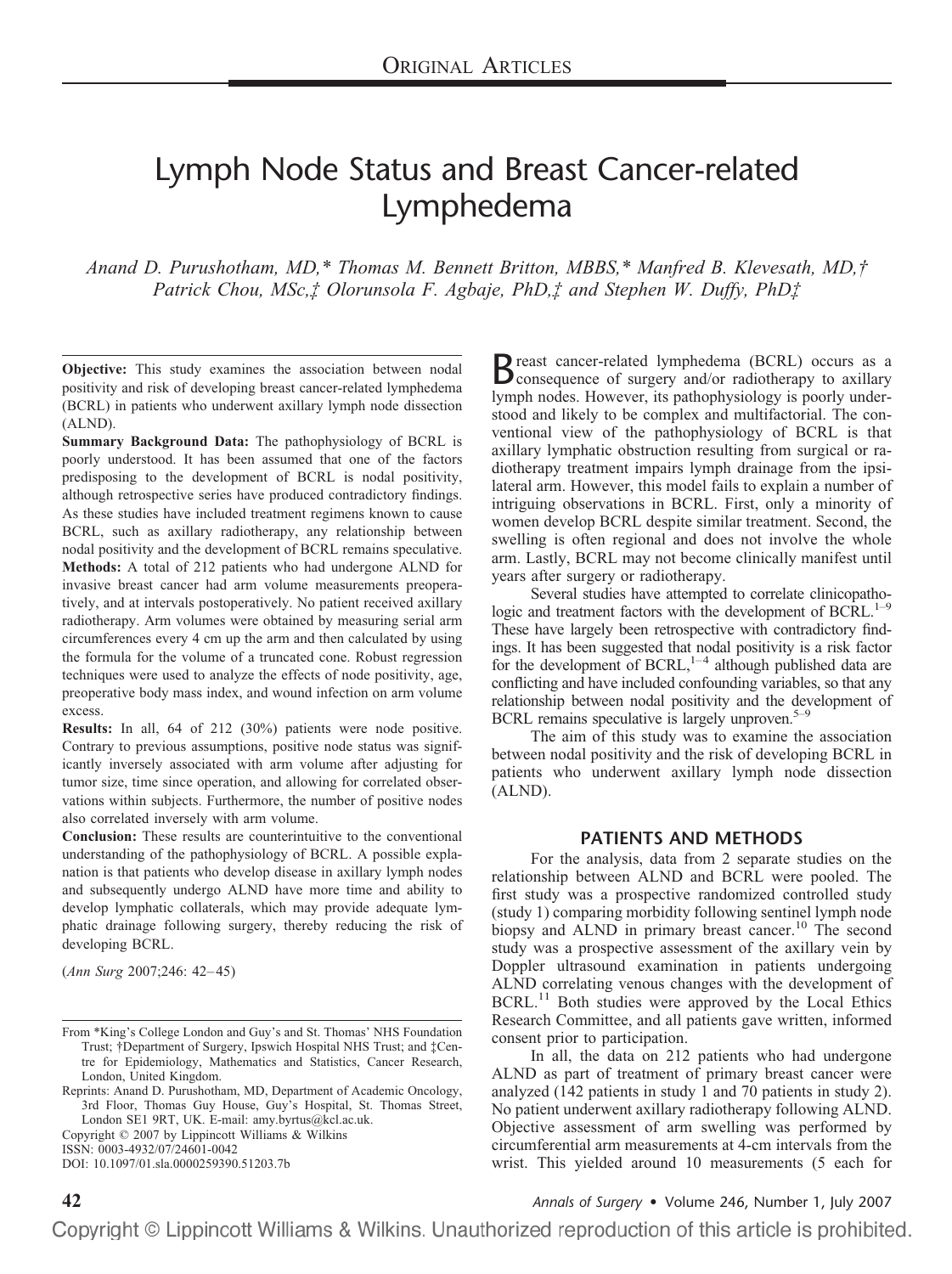forearm and upper arm, respectively), which were then used to calculate the limb volume using the formula for the volume of a truncated cone. This technique has previously been validated against the water displacement method to assess lymphedema and has been shown to have good correlation.<sup>12–16</sup> Changes in volume in the ipsilateral arm were corrected for changes in the contralateral arm. Measurements were undertaken preoperatively and 1, 3, 6, and 12 months postoperatively in patients in study 1, and preoperatively and 3 and 12 months postoperatively in patients in study 2.

# **Statistical Analysis**

The arm volume excess was defined as the change in arm volume since preoperative measurement for the ipsilateral side, minus the same change on the contralateral side. Data were analyzed by linear regression and analysis of variance, adjusting for time since operation and taking into account the repeated measures on the same individuals. For the latter, linear regression analyses were performed, which allowed for correlations between observations on the same individual but which assumed observations on different individuals were independent.<sup>17</sup> Average arm volume changes were first compared between node-positive and node-negative subjects. We also estimated trends in arm volume changes with number of positive nodes. We first analyzed each study separately, so that the node-positive patients in study 1 were never directly compared with the node-negative patients in study 2, and vice versa, and so that in each study results were adjusted for the relevant number of repeat determinations (4 in study 1 and 2 in study 2). Because the tumors in the ultrasound study were significantly larger on average than those in the sentinel node study, we performed the analyses separately for tumors of size 20 mm or smaller and for tumors of size greater than 20 mm, then analyzed for all sizes combined, but adjusting for size in the regression models. The results were then combined by taking an inversevariance weighted average of the difference (or trend) in each study.<sup>18</sup> In addition, we estimated the effects of age at operation, preoperative body mass index (BMI) and infection on arm volume excess.

# **RESULTS**

Table 1 shows patient age, tumor size, and adjuvant therapy received. Table 2 shows the arm volume changes by node status and time since operation in both studies, corrected for changes in the contralateral arm.

Positive node status was associated with lower arm volume excess. This was significant in the case of study  $1 (P =$ 0.05) and for both studies combined  $(P = 0.03)$ , adjusting for tumor size, time since operation, and allowing for correlated observations within subjects. Adjusting for size, time since operation, and repeated measures, the average arm volume excess in the node-positive subjects was 30.8 mL lower in study 1, 20.3 mL lower in study 2, and 26.8 mL lower when both studies were combined (Table 3). No significant heterogeneity between the studies was observed with respect to the difference in arm volume changes between node-positive and node-negative patients. Within the 2 tumor size groups, the difference was suggestive but did not reach statistical significance.

| No. cases               | 142         | 70        |  |
|-------------------------|-------------|-----------|--|
| Average age (yr)        |             |           |  |
| Mean $(SD)$             | 58.5 (10.4) | 60.7 (12) |  |
| Median                  | 57 7        | 58.2      |  |
| Average tumor size (mm) |             |           |  |

Treatment Received

**TABLE 1.** Patients' Age, Tumor Size, and Adjuvant

| Average tumor size (mm)        |           |           |
|--------------------------------|-----------|-----------|
| Mean (SD)                      | 10.8(8.3) | 20.1(9.0) |
| Median                         | 11        | 119.5     |
| No. node pos./neg. $(\%)$      |           |           |
| Pos.                           | 37(26)    | 27(39)    |
| Neg.                           | 105(74)   | 43 (61)   |
| No. receiving chemotherapy (%) | 33(23)    | 23(33)    |
| No. receiving radiotherapy (%) | 129 (91)  | 55 (79)   |
| No. receiving Tamoxifen (%)    | 111 (78)  | 56 (80)   |
| Average BMI                    |           |           |
| Mean (SD)                      | 26.3(4.6) | 26.2(3.2) |
| Median                         | 26.0      | 25.7      |
| No. wound infection (%)        | 23(16)    | 11 (16)   |
|                                |           |           |

**TABLE 2.** Arm Volume Excess by Node Status and Time Since Operation Corrected for Change in Contralateral Arm

| <b>Time</b><br>(mo) |                       | Study 1                    |    | Study 2                    |          |
|---------------------|-----------------------|----------------------------|----|----------------------------|----------|
|                     | Node<br><b>Status</b> | Excess (mL)<br>[mean (SE)] | n  | Excess (mL)<br>[mean (SE)] | n        |
| 1                   | Neg.                  | 59.0 (10.9)                | 94 |                            | $\Omega$ |
|                     | Pos.                  | 16.0(17.7)                 | 27 |                            | $\Omega$ |
| 3                   | Neg.                  | 67.8(15.8)                 | 97 | 71.6 (15.6)                | 43       |
|                     | Pos.                  | 35.4 (16.7)                | 32 | 61.4(15.0)                 | 27       |
| 6                   | Neg.                  | 57.7(14.0)                 | 76 |                            | $\Omega$ |
|                     | Pos.                  | 13.3(14.6)                 | 27 |                            | $\theta$ |
| 12                  | Neg.                  | 59.7 (12.7)                | 85 | 67.0(16.1)                 | 43       |
|                     | Pos.                  | 46.3(22.3)                 | 29 | 51.3 (14.8)                | 27       |

More strongly significant results were obtained when we estimated the trends in arm volume excess by number of positive nodes. Adjusted for tumor size, time since operation, and repeated measures, the arm volume excess was reduced with increasing number of positive nodes, significantly in study 1 ( $P = 0.001$ ) and in both studies combined ( $P <$ 0.001). When both studies were combined, the results of the regression analysis indicated a reduction in arm volume excess of 9.2 mL per positive node found, again with no significant heterogeneity between the 2 studies. For tumors of size 20 mm or less, the trend was significant in study 1 ( $P =$ 0.002), study 2 ( $P = 0.02$ ), and both studies combined ( $P <$ 0.001). For tumors of size greater than 20 mm, the result was significant in study 1 only  $(P = 0.04)$  (Table 3).

The arm volume excess was higher in those with higher BMI, but this was not statistically significant ( $P = 0.1$ ). For those with BMI of 25 or more, the excess was 9 mL higher on average than in those with BMI of less than 25. The excess was 12 mL higher on average in those who had wound

**Study 1 Study 2**

 $60.7(12.7)$ 

# *© 2007 Lippincott Williams & Wilkins* **43**

Copyright © Lippincott Williams & Wilkins. Unauthorized reproduction of this article is prohibited.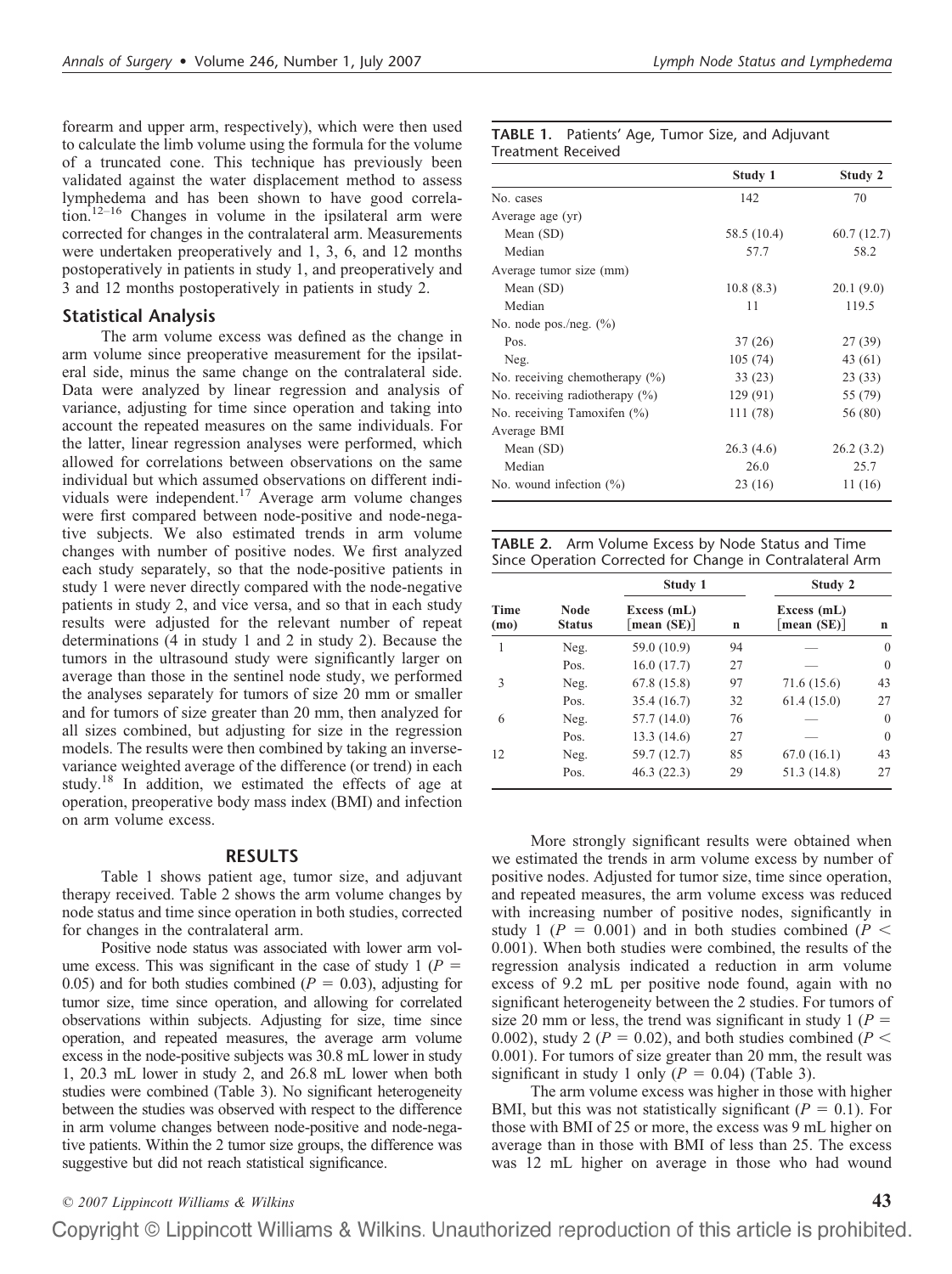|                           |                   | Node-Pos./-Neg.<br>Comparison |                  | <b>Trend With</b><br>No. Pos. Nodes |         |  |
|---------------------------|-------------------|-------------------------------|------------------|-------------------------------------|---------|--|
| <b>Tumor</b><br>Size (mm) | <b>Study</b>      | Estimate (mL)<br>[mean (SE)]  | $\boldsymbol{P}$ | Estimate (mL)<br>mean (SE)          | P       |  |
| $\leq 20$                 | Sentinel node     | $-28.5(17.4)$                 | 0.1              | $-13.1(4.12)$                       | 0.002   |  |
|                           | <b>Ultrasound</b> | $-6.5(23.7)$                  | 0.8              | $-9.7(4.0)$                         | 0.02    |  |
|                           | Combined          | $-20.8(14.0)$                 | 0.1              | $-11.3(2.9)$                        | < 0.001 |  |
| >20                       | Sentinel node     | $-69.3(34.2)$                 | 0.06             | $-11.2(5.1)$                        | 0.04    |  |
|                           | <b>Ultrasound</b> | $-22.8(34.6)$                 | 0.5              | 4.8(7.6)                            | 0.5     |  |
|                           | Combined          | $-46.3(24.3)$                 | 0.06             | $-6.2(4.2)$                         | 0.1     |  |
| All, size-adjusted        | Sentinel node     | $-30.8(15.4)$                 | 0.05             | $-11.5(3.4)$                        | 0.001   |  |
|                           | Ultrasound        | $-20.3(19.7)$                 | 0.3              | $-4.5(4.9)$                         | 0.4     |  |
|                           | Combined          | $-26.8(12.1)$                 | 0.03             | $-9.2(2.8)$                         | < 0.001 |  |

|                   | TABLE 3. Arm Volume Excess Adjusted for Tumor Size, Time Since Operation, and |  |  |  |  |
|-------------------|-------------------------------------------------------------------------------|--|--|--|--|
| Repeated Measures |                                                                               |  |  |  |  |

infection, but again this was not significant  $(P = 0.2)$ . There was a highly significant increase in arm volume excess for patients at older ages  $(P = 0.001)$ . Table 4 shows the excesses by age, study, and time since operation. The significant effects related to node status shown in Table 3 remained significant (indeed, they became slightly more significant) when adjusted for age.

### **DISCUSSION**

A number of retrospective studies have suggested that lymph node positivity correlates with the development of  $\text{BCRL}$ ,<sup>1-4</sup> but other studies have failed to demonstrate this association. $5-9$  A confounding factor contributing to the contradictory reports has been the administration of axillary radiotherapy to lymph node-positive patients in all of these studies, which has previously been shown to be independently associated with the development of BCRL.<sup>1,19–22</sup> To investigate the relationship between lymph node status and the development of BCRL, we analyzed data from 2 separate prospective studies on patients who underwent ALND. It is worth emphasizing that none of the patients in either study received radiotherapy to the axilla, eliminating it as a possible confounding factor. The results showed lower arm volume excesses in node-positive cases, which were significant in study 1 and when both studies were

| TABLE 4. Arm Volume Excess by Age and Time Since         |
|----------------------------------------------------------|
| Operation, Corrected for Change in the Contralateral Arm |

|                                  |                      | Study 1                    |             | Study 2                    |              |  |
|----------------------------------|----------------------|----------------------------|-------------|----------------------------|--------------|--|
| <b>Time</b><br>(m <sub>0</sub> ) | Age<br>Group<br>(yr) | Excess (mL)<br>[mean (SE)] | $\mathbf n$ | Excess (mL)<br>[mean (SE)] | n            |  |
| 1                                | < 60                 | 47.9 (11.6)                | 72          |                            | $\mathbf{0}$ |  |
|                                  | $60+$                | 51.7(16.2)                 | 49          |                            | $\Omega$     |  |
| 3                                | < 60                 | 56.0(14.0)                 | 76          | 39.0(9.2)                  | 39           |  |
|                                  | $60+$                | 65.2(23.4)                 | 53          | 99.3 (20.6)                | 32           |  |
| 6                                | < 60                 | 35.4 (12.8)                | 60          |                            | $\mathbf{0}$ |  |
|                                  | $60+$                | 61.0(19.7)                 | 43          |                            | $\theta$     |  |
| 12                               | < 60                 | 55.1 (14.4)                | 63          | 34.6 (11.3)                | 38           |  |
|                                  | $60+$                | 57.7 (17.2)                | 51          | 88.2 (20.0)                | 32           |  |

combined. This finding was further strengthened by the observation that arm volume inversely correlated with the number of positive nodes, again significant in study 1 and when both studies were combined. These results remained the same after adjusting for the other significant factor, age.

These results are counterintuitive to the conventional understanding of the pathophysiology of BCRL. Current understanding of the etiology of BCRL has given primacy to the initiating event of surgery or radiotherapy. Our results suggest that, while BCRL is indeed initiated by these treatments, the determining factors in the development of BCRL may depend on factors that preexist these interventions. Therefore, it may be possible to identify patients at risk for developing BCRL before surgical intervention, for example, by preoperative ultrasound-guided axillary lymph node core biopsy. $<sup>2</sup>$ </sup>

A possible explanation for our findings is that patients who develop metastatic disease in the axillary lymph nodes and who then subsequently undergo ALND have more time and ability to develop collateral lymphatic drainage. These collaterals function adequately postsurgery and thereby reduce the risk of developing BCRL. This explanation is further supported by the observation that the number of involved nodes inversely correlated with the development of BCRL. Alternatively, there may be host factors that are associated with both predisposition to lymphatic spread and with a lesser tendency to edema. Further studies are required to determine whether other genetic, molecular, and physiologic characteristics exist that may predispose to the development of BCRL.

### **REFERENCES**

- 1. Kissin MW, Querci della Rovere G, Easton D, et al. Risk of lymphoedema following the treatment of breast cancer. *Br J Surg*. 1986;73:580 – 584.
- 2. Suneson BL, Lindholm C, Hamrin E. Clinical incidence of lymphoedema in breast cancer patients in Jonkoping County, Sweden. *Eur J Cancer Care (Engl)*. 1996;5:7–12.

3. Querci della Rovere G, Ahmad I, Singh P, et al. An audit of the incidence of arm lymphoedema after prophylactic level I/II axillary dissection without division of the pectoralis minor muscle. *Ann R Coll Surg Engl*. 2003;85:158 –161.

**44** *© 2007 Lippincott Williams & Wilkins*

Copyright © Lippincott Williams & Wilkins. Unauthorized reproduction of this article is prohibited.